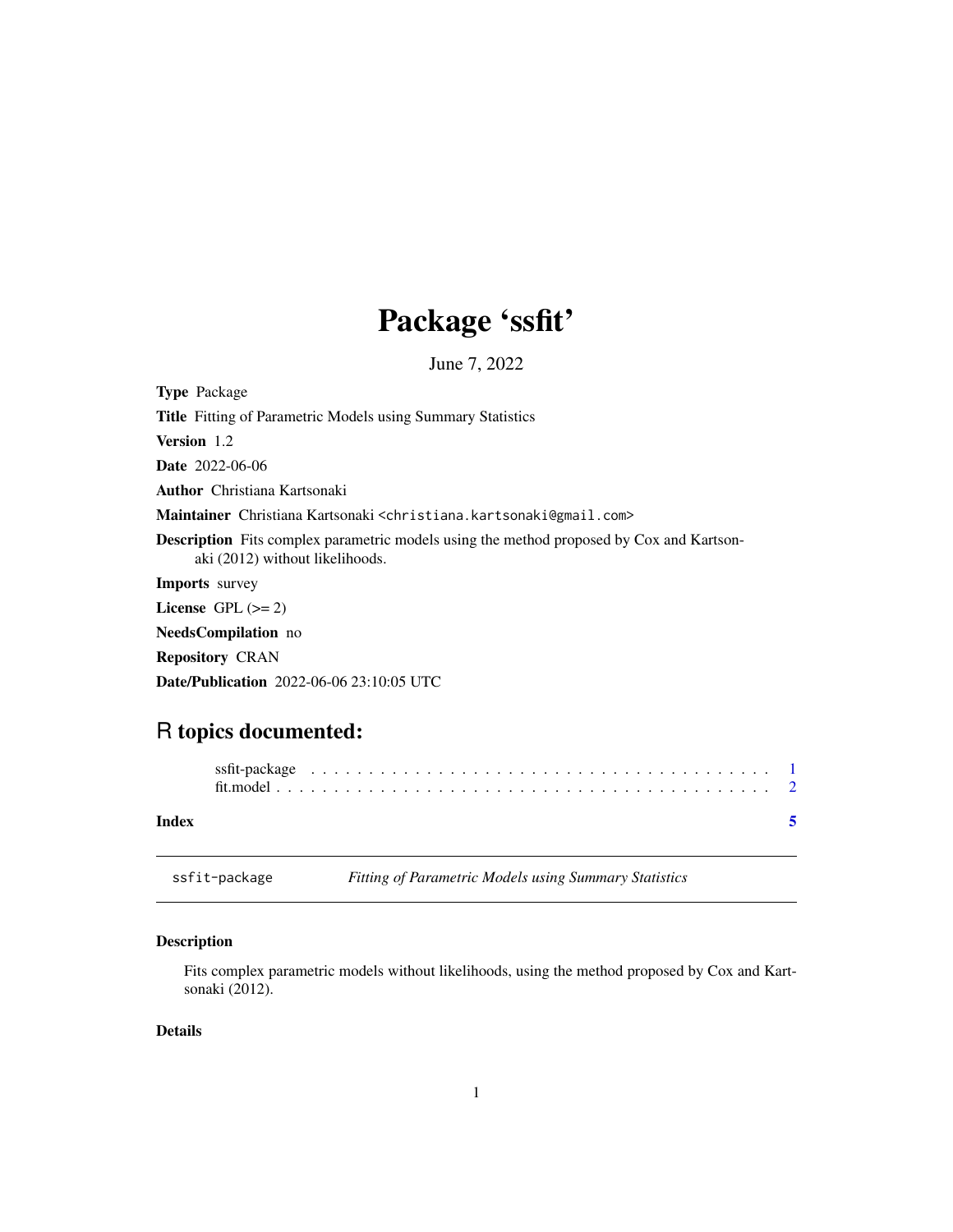#### <span id="page-1-0"></span>2 fit.model

| Package:                 | ssfit      |
|--------------------------|------------|
| Type:                    | Package    |
| Version:                 | 1.2        |
| Date:                    | 2022-06-06 |
| Depends: survey License: | $GPL (=2)$ |

See fit.model.

#### Author(s)

Christiana Kartsonaki

Maintainer: Christiana Kartsonaki <christiana.kartsonaki@gmail.com>

#### References

Cox, D. R. and Kartsonaki, C. (2012). The fitting of complex parametric models. *Biometrika*, 99 (3): 741–747.

fit.model *Fitting of parametric models using summary statistics*

#### Description

Fits complex parametric models with intractable likelihood using the method proposed by Cox and Kartsonaki (2012).

#### Usage

```
fit.model(p, q, n, r, starting_values, h_vector, data_true, sim_data, features, n_iter,
print_results = TRUE, variances = TRUE)
```
#### Arguments

| p               | Number of parameters to be estimated.                                             |
|-----------------|-----------------------------------------------------------------------------------|
| q               | Number of features / summary statistics.                                          |
| n               | Sample size. Usually equal to the number of observations in the data (data_true). |
| $\mathsf{r}$    | Number of simulations to be run at each design point, in each iteration.          |
| starting_values |                                                                                   |
|                 | A vector of starting values for the parameter vector.                             |
| h_vector        | A vector of spacings h.                                                           |
| data_true       | The dataset.                                                                      |
| sim_data        | A function which simulates data using the model to be fitted.                     |
| features        | A function which calculates the features / summary statistics.                    |
|                 |                                                                                   |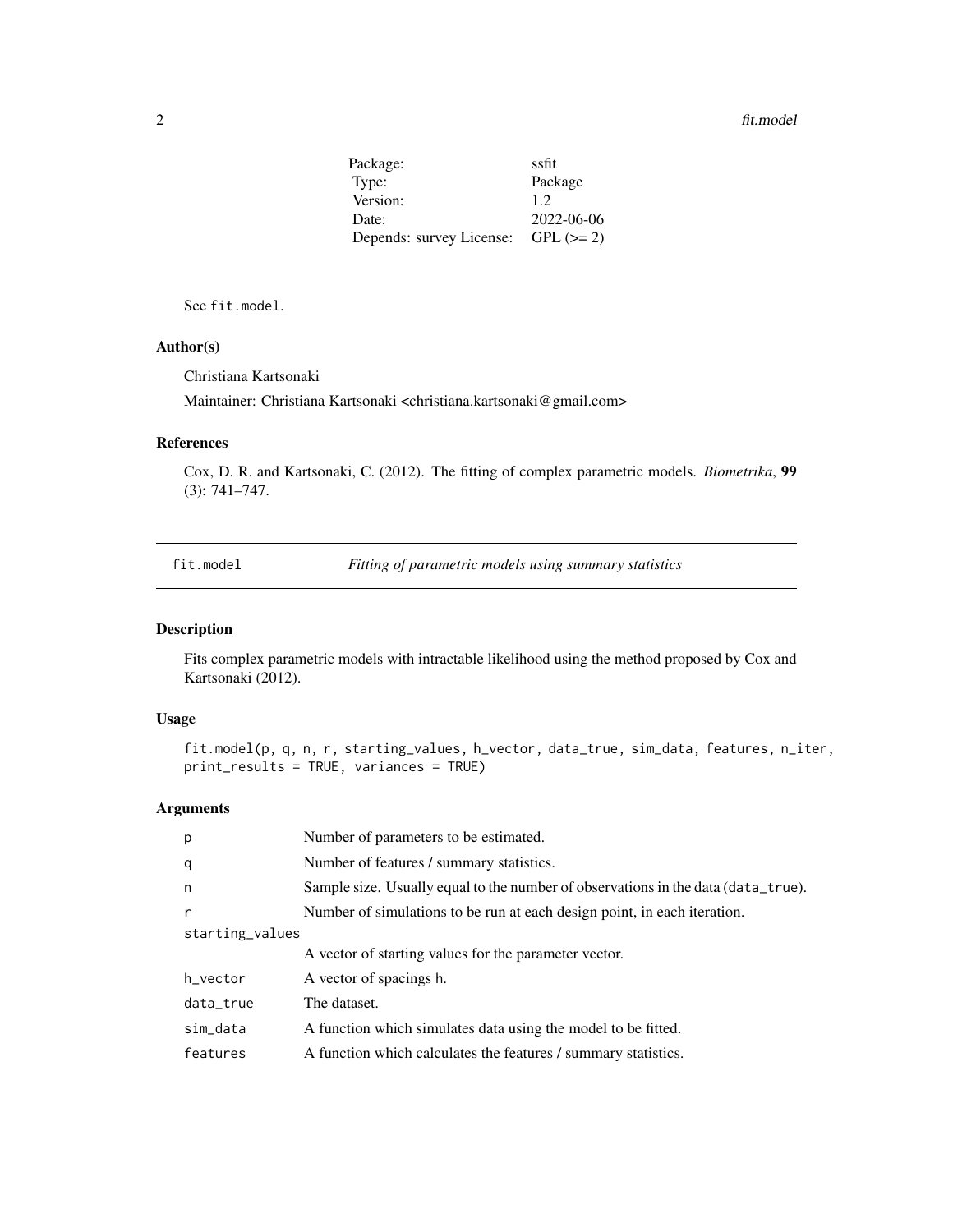#### fit.model 3

| n iter    | Number of iterations of the algorithm to be performed.                                                                                                                                            |
|-----------|---------------------------------------------------------------------------------------------------------------------------------------------------------------------------------------------------|
|           | print results If TRUE, the estimates of the parameters are printed at each iteration.                                                                                                             |
| variances | If TRUE, the covariance matrix of the estimates of the parameters at each iteration<br>are saved into a list. If FALSE, only that of the estimates obtained at the last<br>iteration is obtained. |

#### Details

Function sim\_data should simulate from the model, taking as arguments the sample size and the parameter vector. Function features must take as an argument the simulated data generated by sim\_data and calculate the features / summary statistics. The format of the dataset and the simulated data should be the same and should match the format needed by the function features. Function features must return a vector of length q.

#### Value

| estimates     | The estimates of the parameters.                                        |
|---------------|-------------------------------------------------------------------------|
| var_estimates | The covariance matrix of the final estimates.                           |
| L             | The matrix of coefficients L.                                           |
| sigma         | The covariance matrix of the features.                                  |
| zbar          | The average values of the simulated features at each design point.      |
| $Z_D$         | The values of the features calculated from the data.                    |
| ybar          | The linear combinations of the simulated features at each design point. |
| y_D           | The linear combinations of the features calculated from the data.       |

#### Author(s)

Christiana Kartsonaki

#### References

Cox, D. R. and Kartsonaki, C. (2012). The fitting of complex parametric models. *Biometrika*, 99 (3): 741–747.

#### Examples

```
# estimate the mean of a N(2, 1) distribution
```

```
sim_function <- function(n, mu) {
rnorm(n, unlist(mu), 1)
}
features_function <- function(data) {
a <- median(data)
b \le -\text{sum(data)} - (\text{min(data)} + \text{max(data)})c \leftarrow (min(data) + max(data)) / 2return(c(a, b, c))
}
```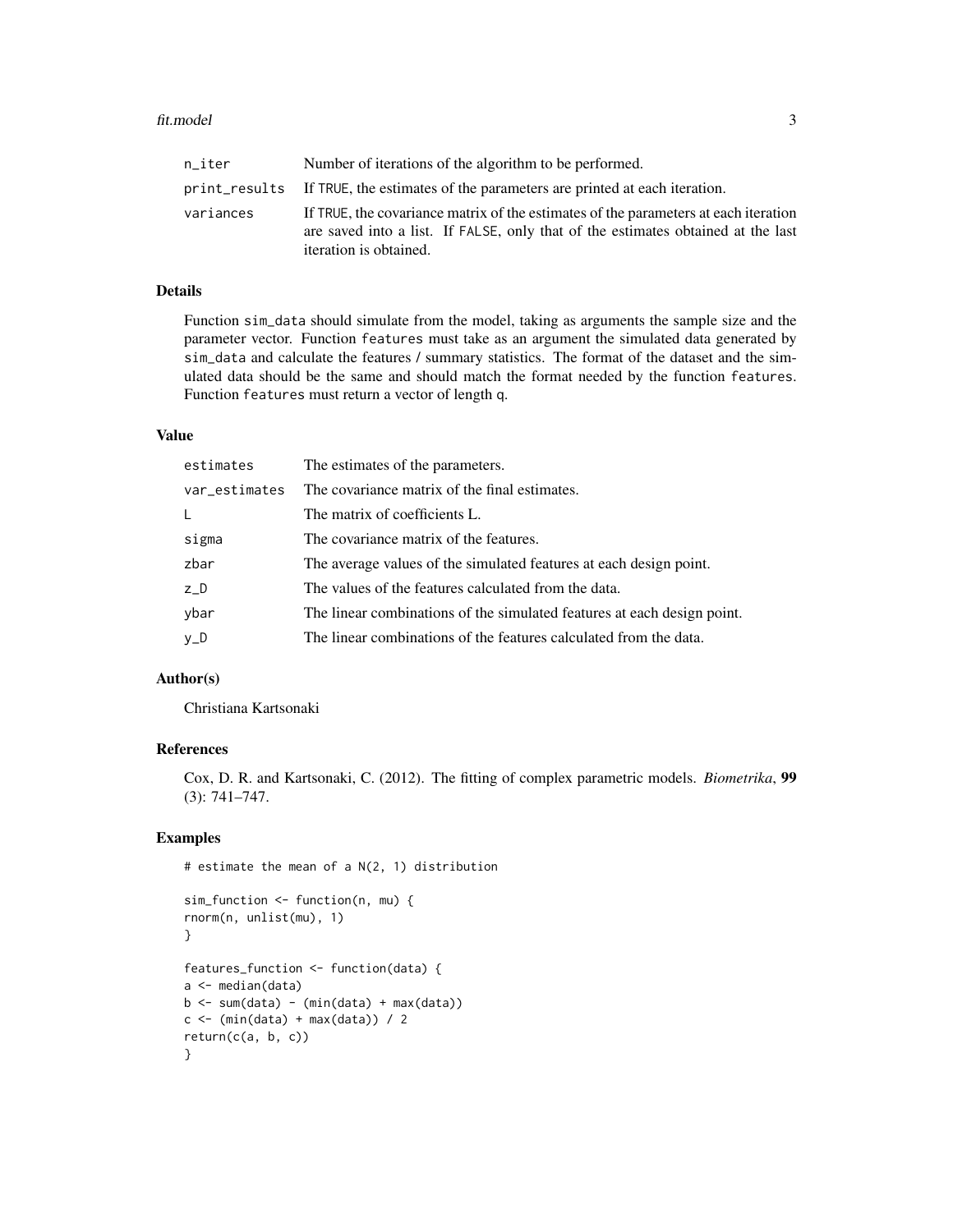```
fit1 <- fit.model(p = 1, q = 3, n = 100, r = 100, starting_values = 5, h_vector = 0.1,
data_true = rnorm(100, 2, 1), sim_data = sim_function, features = features_function,
n_iter = 50, print_results = TRUE, variances = TRUE)
```